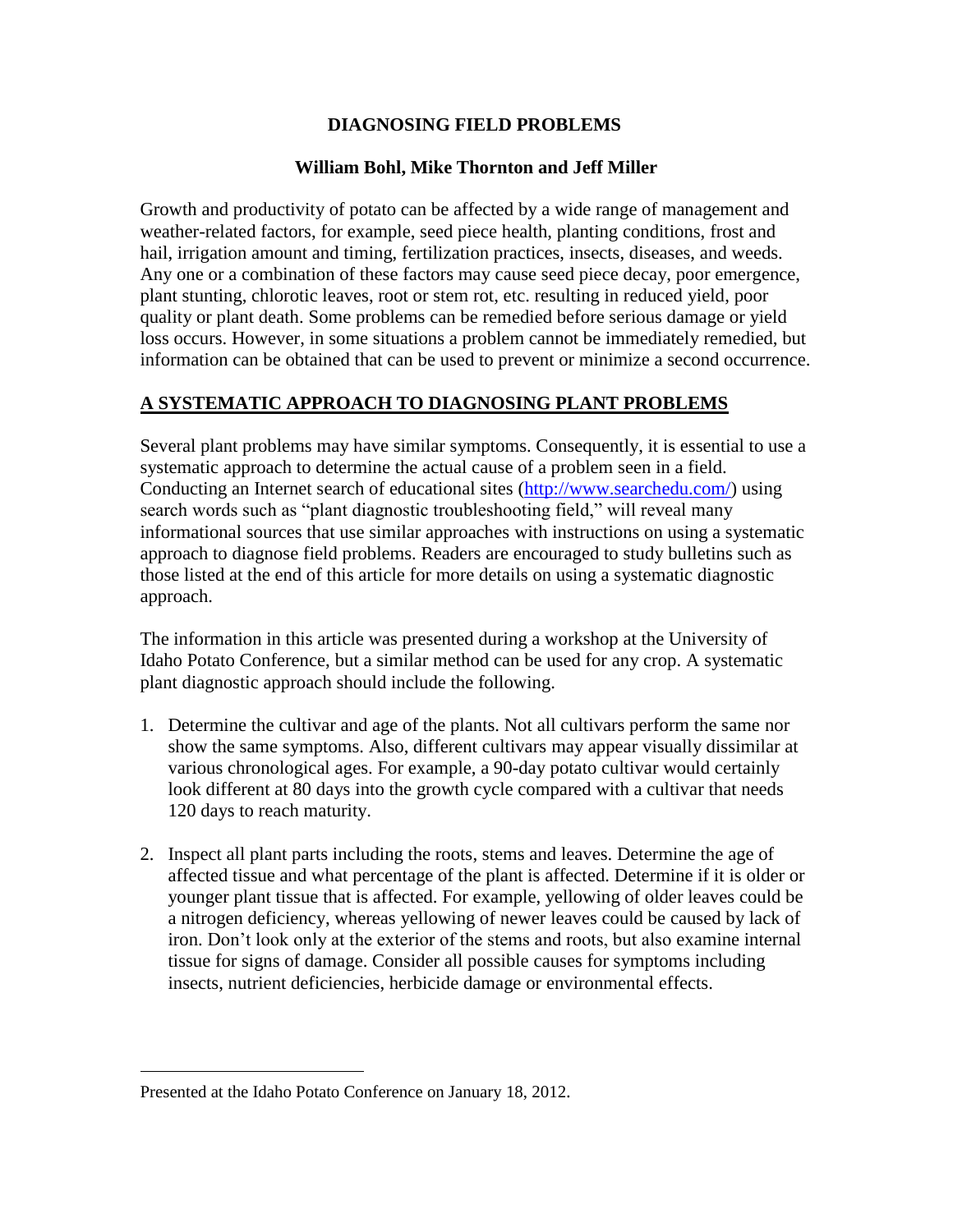- 3. Pattern of observed symptoms in a field can greatly aid in determining possible causes. Following are patterns of problems with examples of possible causes.
	- Linear or repeated a mechanical problem caused by a malfunctioning planter or sprayer.
	- Scattered single plants seed piece decay or a virus carried in seed pieces.
	- Located on field edge with diffuse border insects such as Colorado potato beetle, herbicide drift or diseases spread by wind.
	- Spots within a field with well defined borders soil-borne insect problem such as cutworms.
	- Spots within a field with diffuse border plant disease such as late blight.
- 4. Look for signs of causal agents such as fungal structures, insect life stages, bacterial ooze, etc. Many signs are only visible through magnification (hand lens or microscope), so if you are unsure take a sample to a laboratory that can conduct further tests.
- 5. Don't focus your attention solely on the crop in question, but also observe plants surrounding a problem field. Most diseases and insects are host-specific. Consequently, if only the potato crop is affected, then the cause may likely be a disease or insect, whereas if other plants (weeds) within the field or along the border are affected, then symptoms are likely related to environment, nutrient deficiency or herbicide damage.
- 6. Gather as much information as possible from a reliable source about the field history such as cropping sequence, planting date, soil temperature at planting, irrigation and fertilization amounts, cultural practices, etc. Also, ask if the problem has occurred before or if this is a one-time occurrence. The more information collected the more likely you will be able to reach a definitive conclusion. However, realize that some problems may never be completely resolved.

When going to a field to identify a problem, go equipped with a diagnostic kit. Some items you may want to have in the kit include: sample bags, hand lens, knife, trowel or shovel, ruler, pruning shears, note pad, pencils and pens, rubbing alcohol to sterilize tools, calculator, camera and business cards. Also be willing to employ additional tools such as aerial photographs, infrared images, soil surveys, etc., and utilize other resources like local experts, plant diagnostic laboratories, pesticide residue laboratories, etc.

# **USING A SYSTEMATIC APPROACH TO DIAGNOSING PLANT PROBLEMS – EXAMPLE 1**

Not every field problem has an obvious diagnosis and sometimes the most obvious answer is not correct. An example of the latter scenario occurred when a grower reported an unusually high incidence of decay in potatoes coming out of a field. An initial evaluation confirmed their report, with the incidence of decay ranging from 1 to 10 percent. Most of the decay was typical soft rot, but a few tubers also had symptoms that looked like Fusarium dry rot. We could have stopped there, assumed the grower had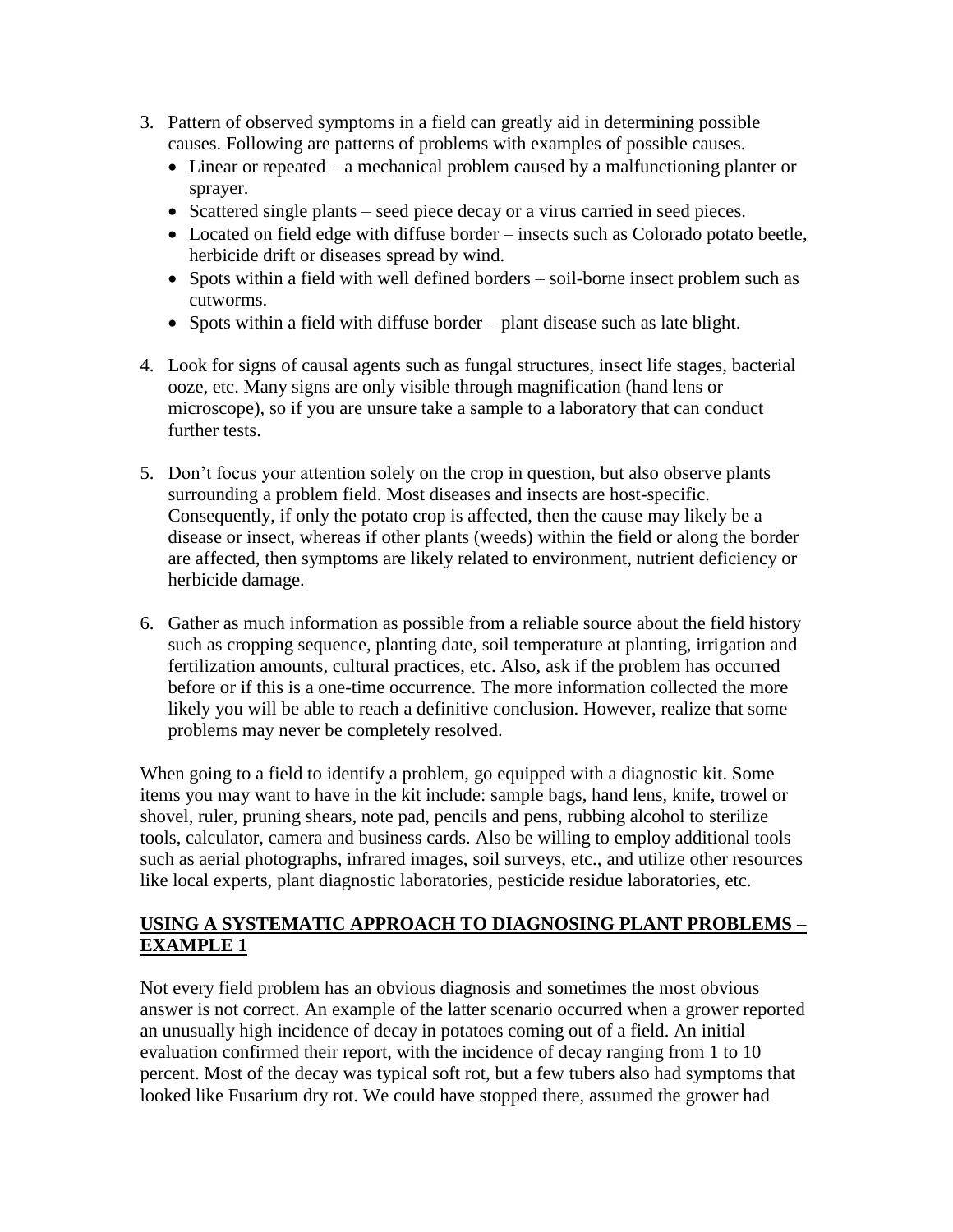overwatered the field sometime as the plants matured or after vine kill, and recommend the potatoes not be stored very long. We would have also recommended that end of season irrigation management practices be re-evaluated for the future. However, we decided to look further for patterns of symptom occurrence in the field that would confirm we were dealing with typical soft rot. Unfortunately, no pattern fit the diagnosis. Low spots and other locations where soil conditions should have been wettest did not have a higher incidence of symptoms. In fact, the only pattern we could identify was that more damage was apparent in fields along the northwest edge of the farm. That pattern fit more with a wind-dispersed disease or insect, not soft rot.

So we went back to our diagnostic tool kit and decided to look further at the symptoms and for signs of a causal agent. The potatoes did indeed have typical symptoms of soft rot (creamy white decay, diffuse border between healthy and rotted tissue), and our pathologist confirmed there were bacterial cells associated with the decay. However, further examination found that almost all the rotted tubers also contained insect maggots. It is common for rotting potatoes to attract flies that will lay eggs, but this situation was unusual due to the high incidence of maggots. We employed the expertise of an entomologist who determined the maggots belonged to an insect called the "onion bulb fly" (*Eumerus strigatus*). The adult flies resemble bees, and are found hovering around flowers. The maggots are known to infest a number of bulb crops, including onions, but are more common on flower crops like tulips and daffodils. Maggot feeding has been associated with secondary bacterial and fungal decay.

Now we had another potential cause of the problem, but which came first – the soft rot or the maggot? To answer this question, we went back to the pattern of occurrence along the northwest edge of the farm and looked for a source of the insects. An aerial photograph showed that there was an abandoned greenhouse operation just to the north of the infested fields. We concluded that the greenhouse operation likely had served as the source of flies, and that the rot occurred after the maggots had begun feeding.

# **USING A SYSTEMATIC APPROACH TO DIAGNOSING PLANT PROBLEMS – EXAMPLE 2**

A second case involved the occurrence of leaf spots following a fungicide application to a potato field by chemigation for the control of early blight. Shortly after the application, small, circular spots began appearing on the upper leaves. The description and distribution of the leaf spots were similar to what has been described for a disease known as brown leaf spot caused by *Alternaria alternata*. When the problem was first reported, current information available was that only a single fungicide had been applied by chemigation prior to the leaf spot occurrence.

The grower was concerned that the brown leaf spot would be detrimental so another fungicide application was planned. However, leaf samples were sent to a diagnostic laboratory and *Alternaria alternata* was ruled out as a cause of the leaf spots. Further questioning of the grower led to the discovery that multiple fertilizers had also been added to the chemigation tank. This information had not been included in the first report